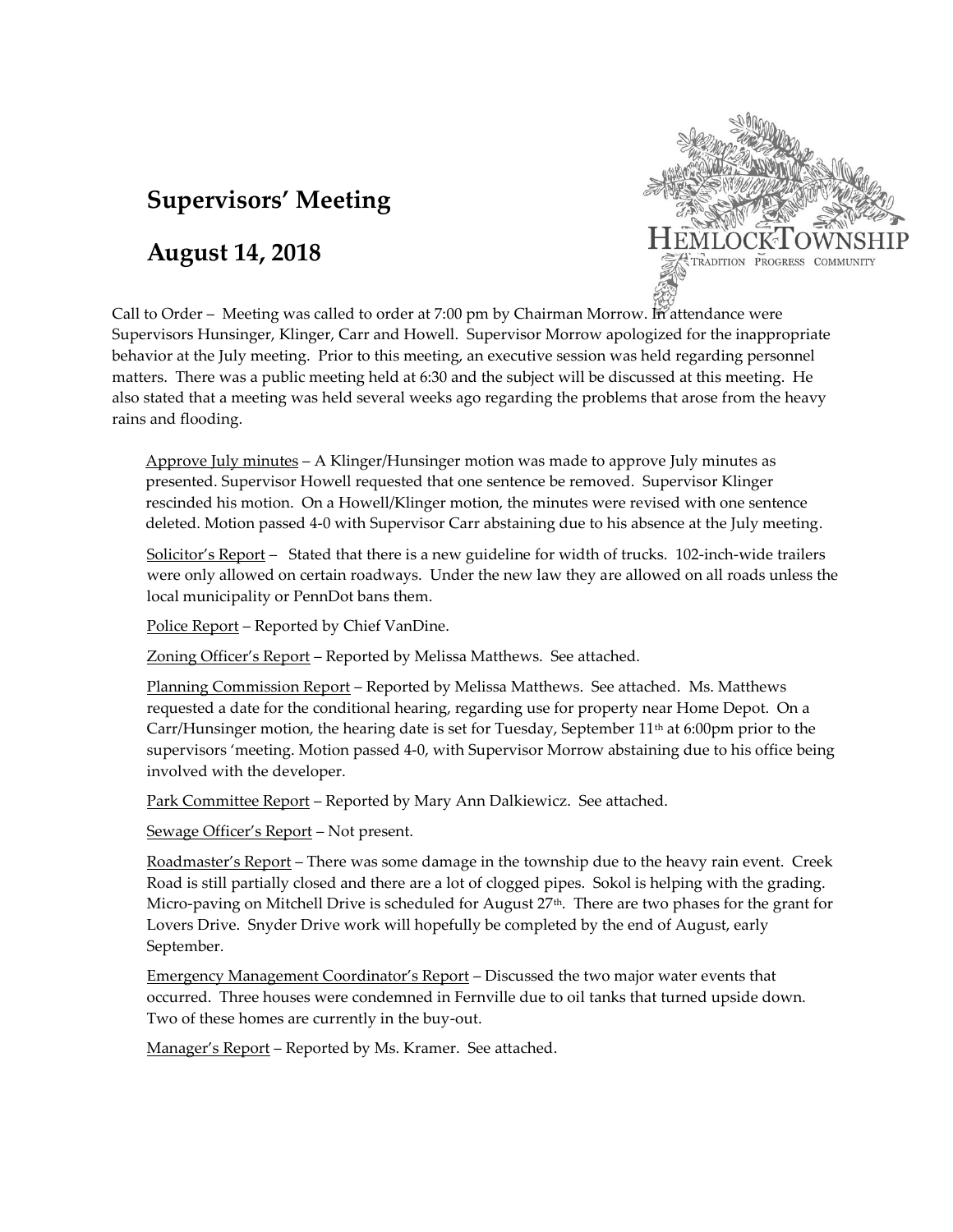#### **Citizens' Comments:**

**Duke Carl, Howell Drive:** Mr. Carl started out by wishing the board luck in 2018 and 2019 and complimented the police department. He then asked Supervisor Klinger to look at his road. He says his road needs to be crowned, tar and chip to mailbox and for the ditches to be cleaned out. He was told that the ditches will be opened, and Supervisor Klinger will look at his road.

**Reverend Greg Moore, Fernville:** Thanked the police for their good work. He said the roadmaster is doing a great job on the roads in Fernville and he appreciates the board of supervisors.

Supervisor Howell stated he was given several citizen complaint forms and was asked to read them at the meeting. The complaints were from Brent Hock of Fairview Drive and Eric Haines of Pony Trail. These issues were discussed.

**Joe Carr, Mailman Lane:** There is a ditch down the middle of the road. He said that stone should be put in there and graded. Prior to the next meeting, Supervisor Klinger will take Paul Sokol up to Mailman to get a price for grading the road.

Supervisor Carr stated that some of the roads do need to be crowned. He feels that Fairview needs a four percent crown and the ditches need to be cleaned out.

#### **Old Business:**

None.

## **New Business:**

- 1. *Consideration of Ordinance 08-14-2018; Adding Churches as Permitted Use to C District* A public hearing was held regarding this permitted use prior to the meeting. On a Klinger/Morrow motion, Ordinance 08-14-2018, adding churches as permitted use to C district is approved. Motion passed 5-0.
- 2. *Consideration of Preliminary/Final Land Development/Subdivision Plan and Waiver Requests for Aldi Inc*. – The following is the list of conditions requested by Aldi's: Execution of a Developer's Agreement, financial security obtained, plans signed and notarized, letter of full compliance from the township engineer, and the NPDES permit. They also requested the following waivers:

Sections 22-503.5.D. and 22-503.10.D. – **15-foot radius is provided.**

Section 22-503.10.C. **– The proposed Columbia Mall Drive does not meet the 300-foot centerline radius requirement.**

Section 22-508.2.D.(3) **– Grading is proposed within 10 feet of a property line for the proposed basin.**

Section 22-509.C.(2)(c) **– The emergency spillway is less than 1 foot above the 100-year design water surface elevation.**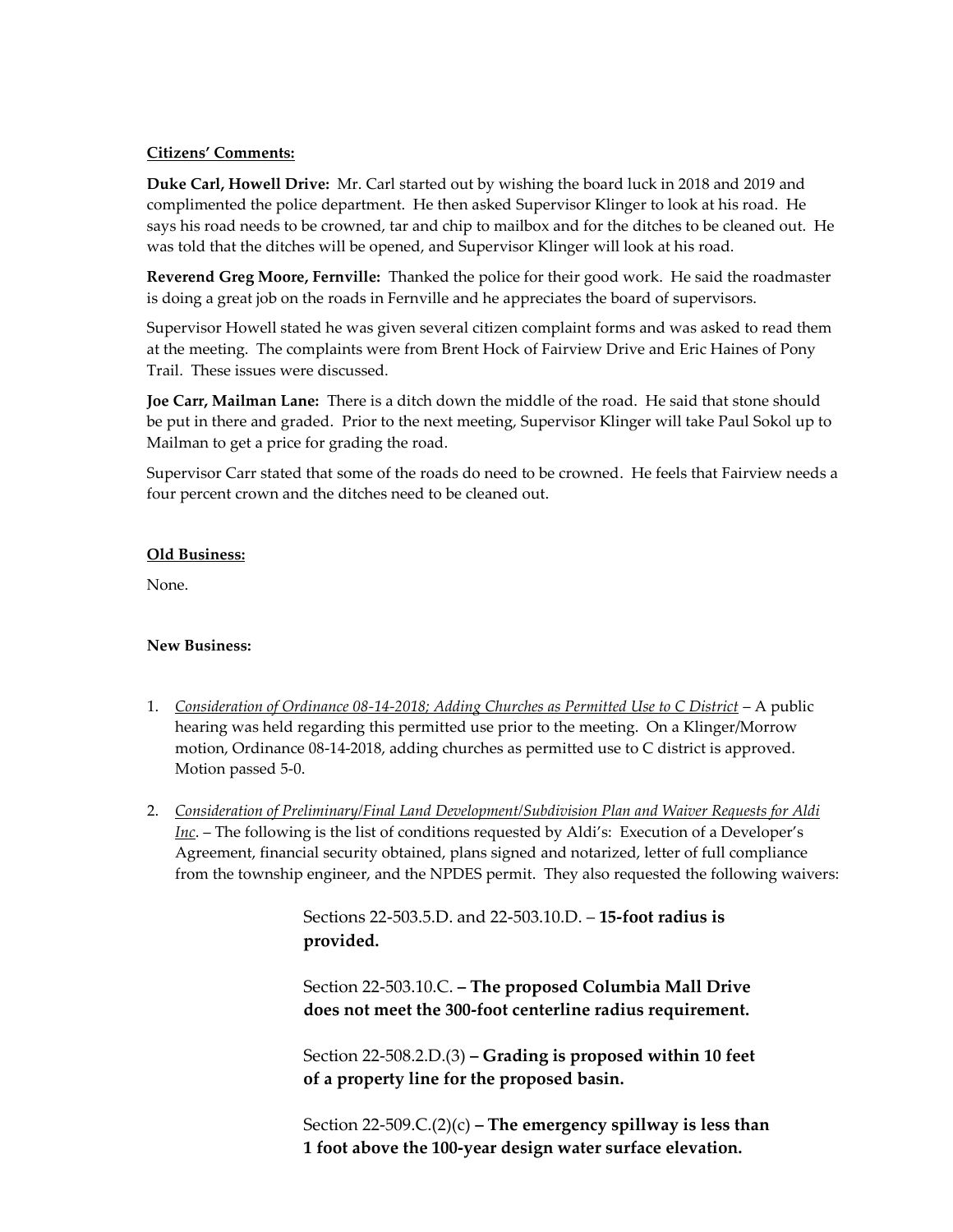Section 22-509.C.(2)(e)(2) **– 5 feet is provided.**

Section 22-509.C.(4)(b)(1) **– The infiltration basin is designed to infiltrate the difference between the pre and post 2-year, 24-hour storms as required by NPDES.**

Section 22-503.8.A. - **6" curb cut to match current conditions as the existing mall and no curb as needed for areas utilized for MS4 benefit.**

Section 22-509.C.(3)(d) **– Detailed calculations will be provided to the Township engineer to show the 8" and 12" pipes for the building and loading docks are sized appropriately.**

On a Morrow/Carr motion, the preliminary/final subdivision plans with the above waivers and conditions was approved. Motion passed 5-0.

3. *Consideration of Additional Insurance Items for SWAT Team* – Chief VanDine requested to add additional insurance for SWAT team vehicles. A Klinger/Carr motion was made to provide additional insurance. Motion passed 5-0.

## **Other Business:**

4. *Budget Workshops – Week of September 17th* – The workshops will be Monday, Tuesday, and Wednesday if needed at 6:00.

Supervisor Klinger requested hiring a part-time worker, Christopher Stang at \$14.35 per hour for general labor. On a Klinger/Hunsinger motion, permission was given. Motion passed 5-0.

Chief VanDine stated that they need permission to go on to Greenwood school property in case of an emergency. Currently they cannot move off Millville property to help is there is a problem at the school. On a Morrow/Hunsinger motion, Resolution 08-14-2018A to allow the police to go on Greenwood school property was approved. Motion passed 5-0.

Chief VanDine informed the board that the 2014 cruiser sustained water damage. The cost to repair would be \$3,811.84. On a Morrow/Hunsinger motion, this claim will be turned over to our insurance company. Motion passed 5-0.

Chief VanDine stated that the police should have radio repeaters in the cruisers. The cost for all cars to have these would be \$12,869.25. On a Hunsinger/Klinger motion, approval was given for five radio repeaters, one for each vehicle. Motion passed 4-1 with Supervisor Howell voting against.